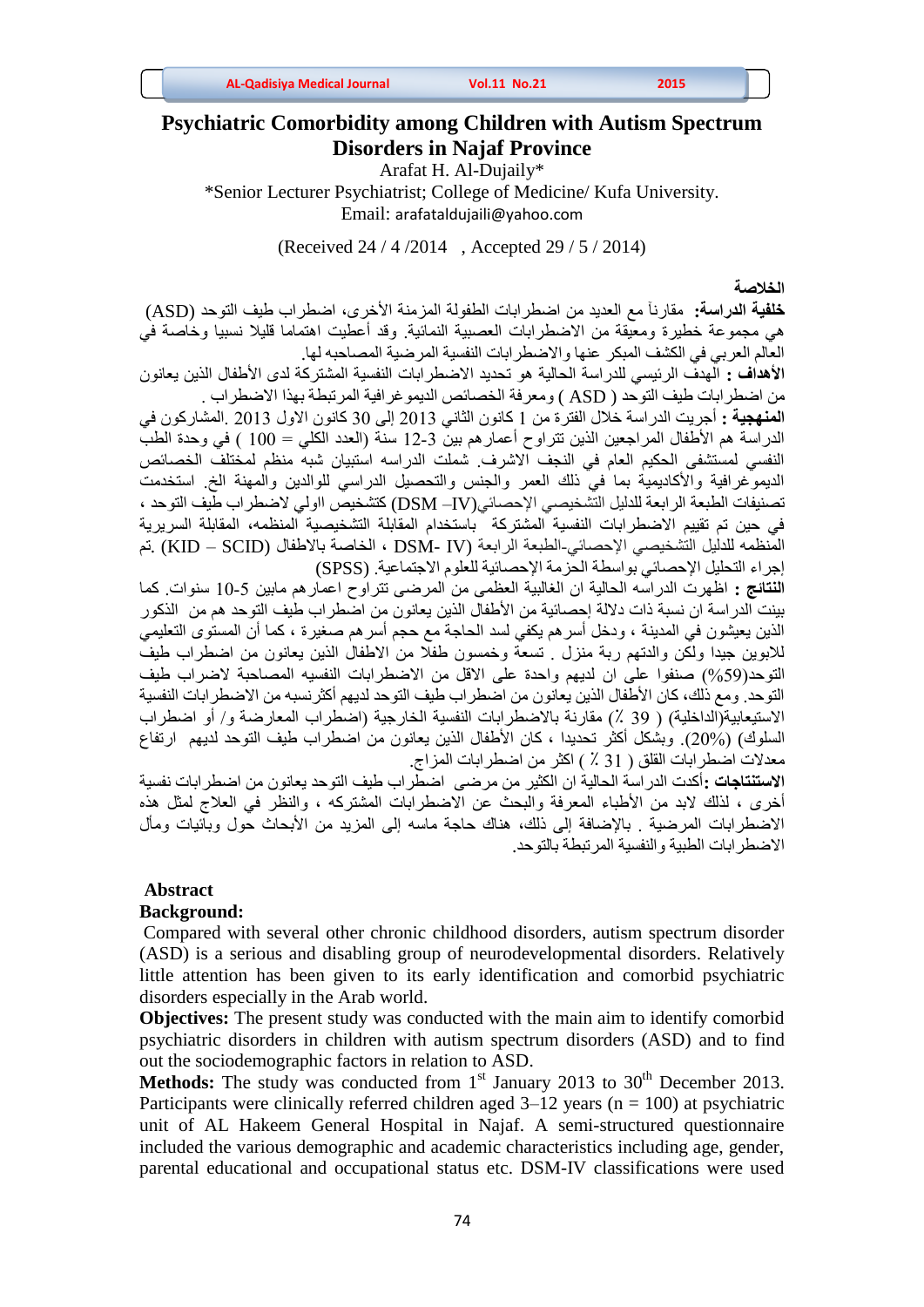for the primary diagnosis (ASD), while comorbid psychiatric disorders were assessed using a structured diagnostic interview, the structured clinical interview for DSM-IV, childhood diagnoses (KID-SCID). Statistical analysis was performed with the Statistical Package for the Social Sciences (SPSS).

**Results:** The majority of the patients were aged 5–10 years. Statistically significant proportion of children diagnosed with an ASD was male who live in an urban area and had satisfactory family income with small family size, they also had well educated parents but their mother was housewife. Fifty-nine children with ASD (59%) were classified as having at least one comorbid psychiatric disorder. However, children with ASD had more comorbid internalizing disorders (39%) compared to comorbid externalizing disorders (ODD and/or CD) (20%). More specifically, children with ASD had higher rates of anxiety disorders (31%), but not mood disorders.

**Conclusions**: This study confirms the frequent co-occurrence of ASD with other psychiatric disorders, so it is important for clinicians to always be aware of, and screen for, comorbidity, and to consider treatment for these comorbid disorders. In addition, more research is needed on the epidemiology of autism-related medical and psychiatric disorders and outcome.

**Keywords:** Autism Spectrum Disorder (ASD), Structured Clinical Interview for DSM-IV, Childhood version (KID-SCID), Diagnostic and Statistical Manual of Mental Disorders (DSM-IV), Oppositional defiant disorder (ODD), Conduct disorder (CD).

#### **Introduction**

Autism Spectrum Disorder (ASD) is a life-long developmental disability which is typically diagnosed in childhood. ASD is categorized as a "spectrum" because it encompasses a group of developmental disorders with accompanying characteristics varying in severity. ASD is shown to cause restricted and repetitive patterns of behaviors (e.g., bizarre fixation with specific parts or sensory aspects of an object), impairments in social relatedness (e.g., failure to develop appropriate peer relationships), and impairments in verbal and nonverbal communication (e.g., delay or absence of spoken language $(1)$ .

The autism spectrum includes Autistic Disorder, Asperger's Disorder, Rett's Disorder, Childhood Disintegrative Disorder, and Pervasive Developmental Disorder-Not Otherwise Specified<sup>(1).</sup>

Patients with ASD also suffer from many comorbid features such as anxiety, depression, ADHD and behavioral problems (2) .

Epidemiological findings reveal that ASD is the most strongly genetic developmental disorder, with a heritability factor greater than 90 percent  $(3)$ . As stated previously, ASD is seen more commonly in boys than girls (ratio of 4:1) and biological siblings of an affected child run a higher risk of having the disorder  $(1)$ .

As observed by Kabot, Masi and Segal  $<sup>(4)</sup>$ , there is consensus that ASD can be</sup> classified as three different, but interdependent levels. These levels are:

1. A neurological disorder related to brain development;

2. A psychological disorder of cognitive and emotional; and

3. A relationship disorder impacting behavioral development, or in which there is a failure of normal socialization.

There is no reason to suppose that there is only one pathway or one specific risk factor; it would appear that several etiological pathways could lead to ASD.

While impairment due to the social and cognitive deficits characterizing ASD is well-demonstrated, less well-known is the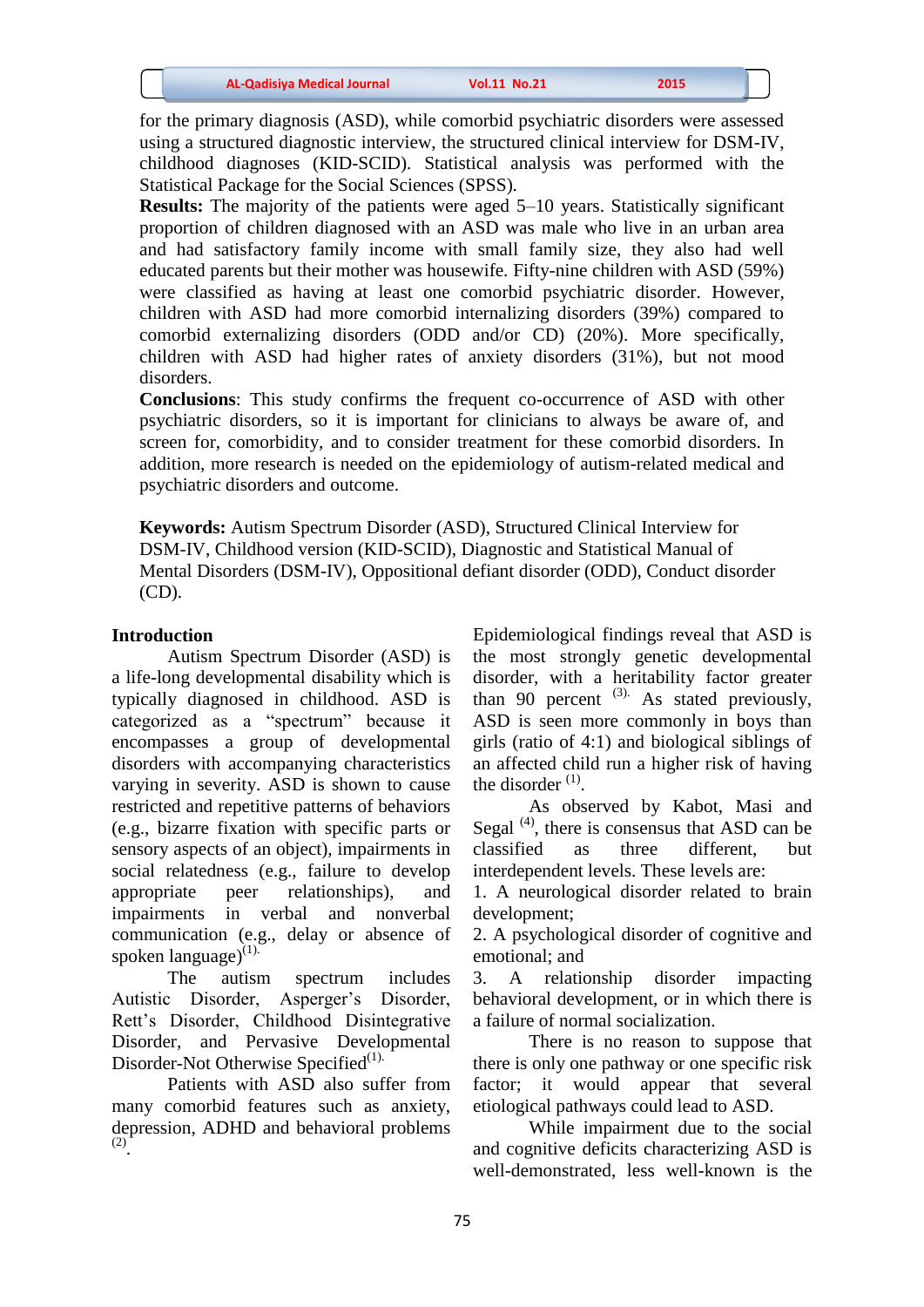impact of co-occurring mental health disorders. Accurate reliable diagnosis of cooccurring mental health disorders is critical, due to associated problematic behaviors. When a youth's symptoms can be attributed to the mental health disorder, more targeted intervention is possible  $(2)$ .

Recent studies have shown that mental health disorders are common and frequently multiple in children and adolescents with  $\overline{ASD}$  (5). Frequently, these children and adolescents are diagnosed with multiple mental health disorders. One study examined the adjusted odds of youth with ASD being diagnosed with a co-occurring mental health disorder <sup>(6)</sup>. This study found that the likelihood of a youth being diagnosed with a co-occurring psychiatric disorder rose significantly with each additional year of life and as autism severity increased. This study also revealed the likelihood of under-diagnosis of potentially treatable co-occurring disorders.

Another study investigated the rates and types of co-occurring disorders in a group of 84 children and adolescents with ASD (Moseley, Tonge, Brereton & Einfeld, 2011). This study found that 42 percent of those youth with ASD had a co-occurring mental health disorder. The disorders included mood disorders, anxiety disorders, adjustment disorders, and behavior disorders. A significant finding from this study was that the rate of co-occurring disorders was between 2 to 4 times of that found among typically developing young people  $(7)$ .

Current research shows that potentially treatable co-occurring mental health disorders in youth with ASD have likely been under-diagnosed. This may be explained because no assessment instrument has the validity and reliability to deem it a "gold standard" for diagnosing present and lifetime mental health disorders in youth with ASD  $^{(2)}$ . Accordingly, it may be prudent to incorporate an assessment for a cooccurring mental health disorders upon diagnosis of an ASD $(5)$ .

To conclude, several studies have examined psychiatric comorbid disorders by

using structured diagnostic interviews in children with ASD, however examining comorbidity in clinical samples is important because they may influence the symptoms of the primary diagnosis (e.g. anxiety symptoms may exacerbate ASD-symptoms<sup>(8)</sup> and may affect treatment plans and outcomes (9) .

### **Method participants**

The study was conducted from  $1<sup>st</sup>$  January 2013 to  $30<sup>th</sup>$  December 2013. All children were referred to a general outpatient at psychiatric unit of AL Hakeem General Hospital in Najaf, the Iraq. In total 100 children, aged  $3-12$ , and their parent(s) participated: all those children had a primary DSM-IV-TR classification of ASD. No standardized measures were used to confirm the primary diagnosis. However, we are confident about the reliability of the ASD classification since the agreement between a clinical DSM-IV-TR classification of ASD and an ASD classification based on the Autism Diagnostic Interview-Revised (ADI-R)<sup>(10)</sup> was excellent (97.8 %)<sup>(11)</sup>.

In addition, the KID-SCID<sup> $(12)$ </sup> was used to assess psychiatric comorbid disorders.

#### **Instrument**

A semi-structured questionnaire: The questionnaire included the various demographic and academic characteristics including age, gender, parental educational and occupational status, family size, income and residence with an assessment sheet for family history of related illness, perinatal events, and developmental factors.

The KID-SCID<sup> $(13)$ </sup> was used to assess (comorbid) psychiatric DSM-IV disorders. The KID-SCID is based on the widely used adult SCID with the questions adapted for applicability to children (and with additional childhood disorders). The adult SCID has demonstrated acceptable reliability and validity levels  $(13)$ . In addition, several studies support the validity and reliability of the KID-SCID<sup>(14)</sup>. Kappa values for the testretest reliability of the KID-SCID were found to range from .63 to .84 for the disruptive behavior disorders (kappa was .84, .63, and .84 for ADHD, ODD, and CD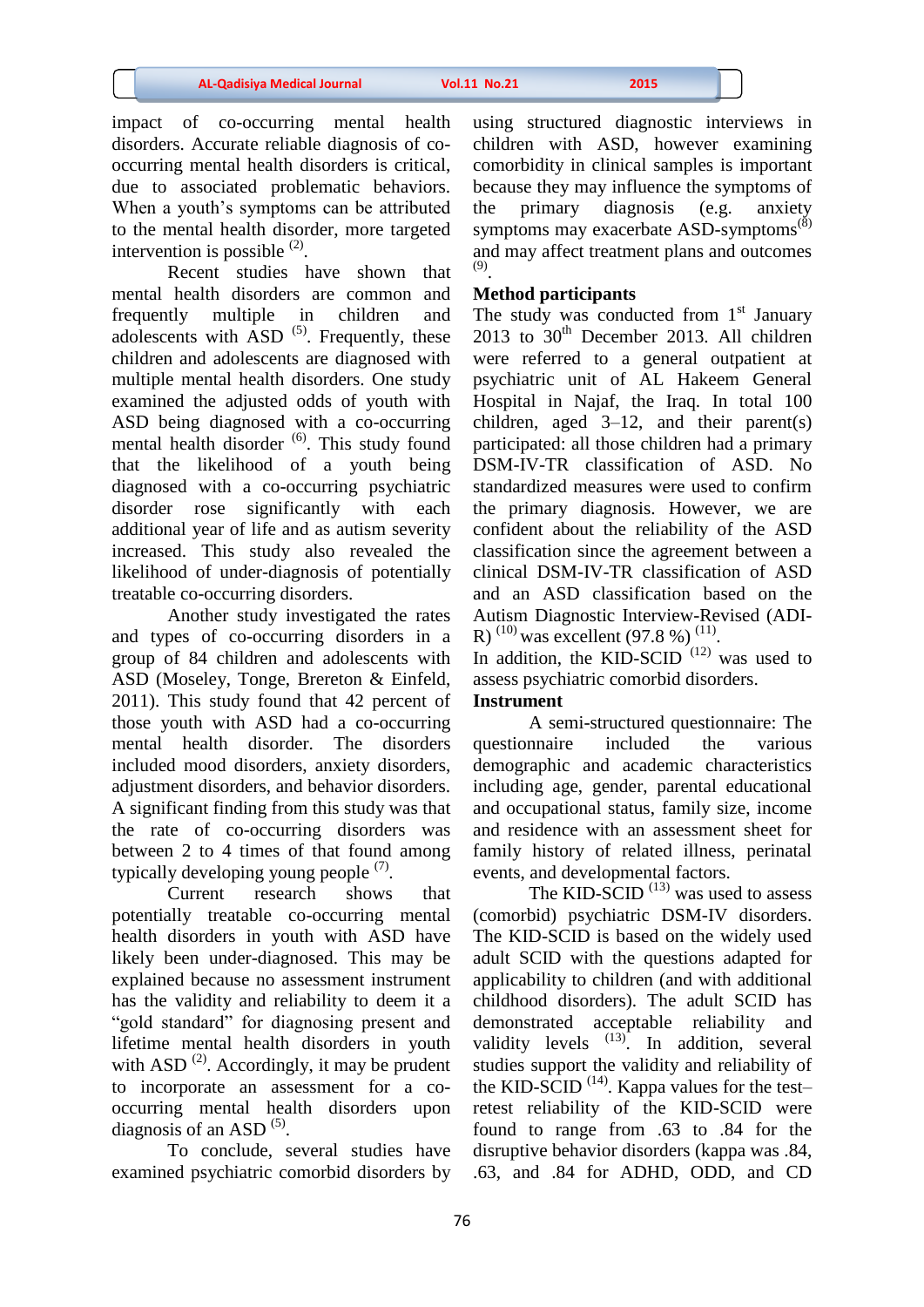respectively) and from .44 to 1.0 for the anxiety disorders (kappa was 1.0, .66, and .44 for social anxiety disorder, separation anxiety disorder, and post-traumatic stress disorder, respectively)<sup>(14)</sup>. In addition, kappa values for the inter-rater reliability were 1.0 for disruptive behavior disorders, .63 for anxiety disorders, and .76 for the diagnosis of a current major depressive disorder  $^{(15)}$ .

In administering the KID-SCID, a respondent is asked whether a particular DSM-IV symptom is present. The symptom is rated as: (1) absent, (2) possibly present, or (3) present. Both child and parent(s) provide answers and the interviewer combines the information of all respondents to rate a 'best' score. Next, the number of symptoms rated as 'present' is counted. If the required number of symptoms is met (i.e. the DSM-IV symptom-criterion is met), the interviewer asks about other DSM-criteria (such as 'at what age symptoms emerged' or 'whether symptoms cause interference with daily activities'). Finally, a KID-SCID diagnosis is obtained when all DSM-IV criteria are met. In the present study, information was obtained from parent(s) and child and the following sections of the KID-SCID were administered: disruptive behavior disorders (ADHD, ODD and CD), mood disorders (major depressive disorder and dysthymic disorder) and anxiety disorders

(separation anxiety disorder, social anxiety disorder, specific phobia, generalized anxiety disorder, obsessive–compulsive disorder, panic disorder, agoraphobia, post-traumatic stress disorder, and anxiety disorder not otherwise specified).

#### **Procedure**

A semi-structured questionnaire: The questionnaire included the various demographic and academic characteristics including age, gender, parental educational and occupational status, family size, income and residence with an assessment sheet for family history of related illness, perinatal events, and developmental factors.

DSM-IV classification of ASD was established by psychiatrists, and was based on clinical evaluations. Clinical evaluations included for example interviews with parent(s) and child, observations of childparent interaction, and/or psychiatric consults. Participants gave consent. The KID-SCID was administered in the outpatient psychiatric unit.

## **Data Analyses**

 In order to achieve the early stated objectives, the data of the study were analyzed through the use of statistical package of social sciences (SPSS) version 16 through descriptive and inferential statistical analyses.

#### **Results**

|                  | <b>Variable</b>        | No. | $\frac{0}{0}$ | df             | $\overline{\textbf{X}^2}$ | p-value |
|------------------|------------------------|-----|---------------|----------------|---------------------------|---------|
|                  | Less than 5            | 11  | 11            |                |                           |         |
|                  | $5-10$                 | 51  | 51            | $\overline{2}$ | 25.1                      | < 0.005 |
| Age(year)        | $10-12$                | 38  | 38            |                |                           |         |
|                  | Male                   | 80  | 80            |                |                           |         |
| <b>Gender</b>    | Female                 | 20  | 20            |                | 36.0                      | < 0.005 |
| <b>Residency</b> | Urban                  | 84  | 84            |                |                           |         |
|                  | Rural                  | 16  | 16            |                | 46.24                     | < 0.005 |
| <b>Father</b>    | Above secondary school | 65  | 65            |                |                           |         |
| education        | $\le$ secondary school | 35  | 35            |                | 9.0                       | < 0.005 |

**Table 1 Sociodemographic characteristics of reported ASD cases (Total number=100)**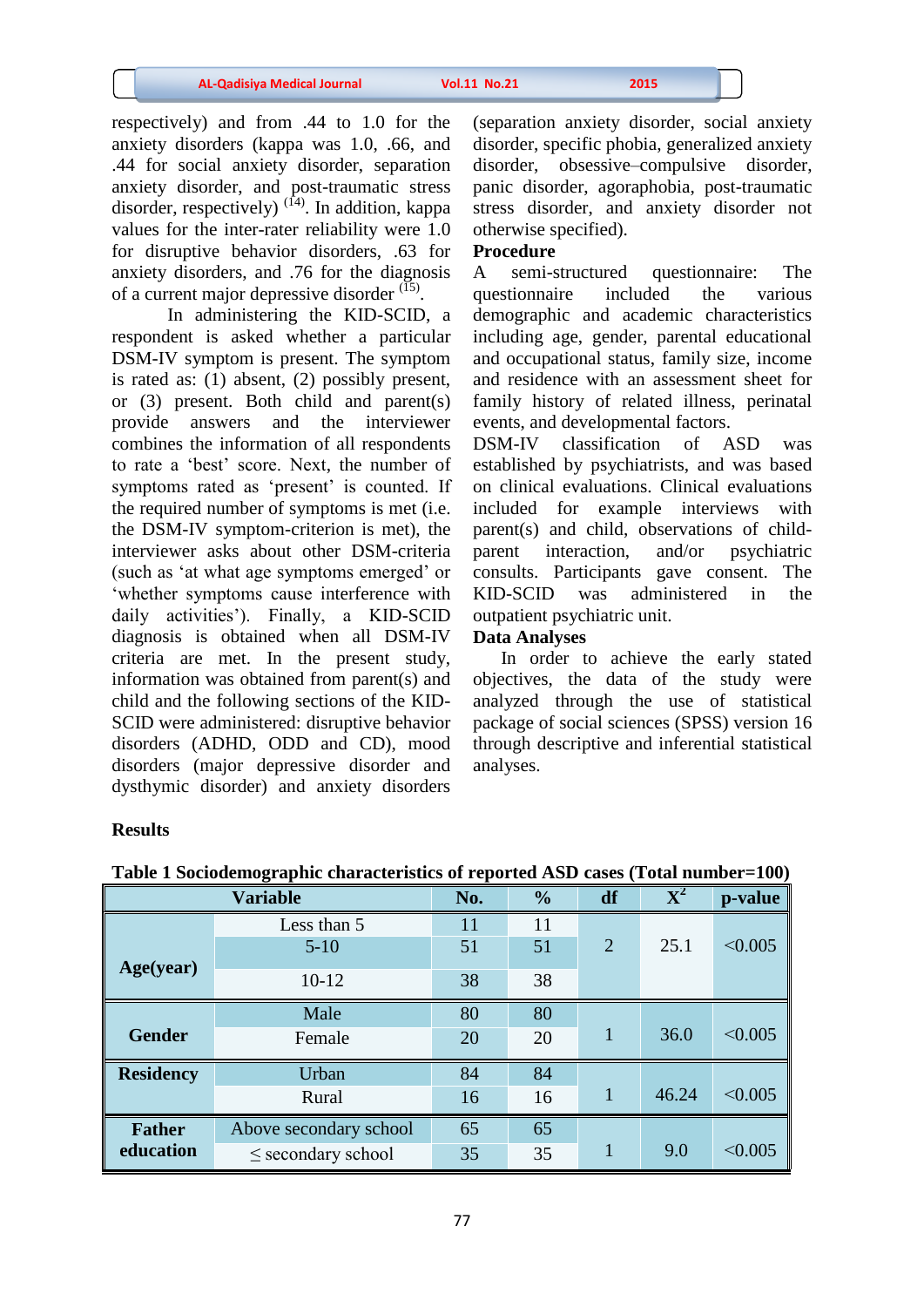|                            | <b>AL-Qadisiya Medical Journal</b>               | <b>Vol.11 No.21</b> |          | 2015  |         |
|----------------------------|--------------------------------------------------|---------------------|----------|-------|---------|
| <b>Mother</b><br>education | Above secondary school<br>$\le$ secondary school | 79<br>21            | 79<br>21 | 33.64 | < 0.005 |
| <b>Mother</b>              | Housewife                                        | 64                  | 64       |       |         |
| occupation                 | Working outside home                             | 36                  | 36       | 7.84  | < 0.01  |
| <b>Family</b>              | Satisfactory*                                    | 76                  | 76       |       |         |
| income                     | Unsatisfactory                                   | 24                  | 24       | 27.04 | < 0.005 |
| <b>Family size</b>         | Less than 5 members                              | 61                  | 61       |       |         |
|                            | $>$ 5 members                                    | 39                  | 39       | 4.84  | < 0.05  |

## **\*Satisfactory family income means sufficient enough to satisfy the living need of the family without being in debt.**

Table 1 shows the Sociodemographic characteristics of the enumerated cases. The majority of the patients were aged 5–10 years. Statistically significant proportion of male children diagnosed with an ASD. Most of the ASD cases were children who live in

an urban area and had satisfactory family income with small family size.

Greater number of children with ASD had well educated parents but their mother was housewife.

| variable                  |                | No. | $\frac{0}{0}$ | df             | ${\bf X}^2$ | P value |
|---------------------------|----------------|-----|---------------|----------------|-------------|---------|
|                           | Consanguinity  | 29  | 29            |                |             |         |
| <b>Family history</b>     | Autism         | 26  | 26            | $\overline{4}$ | 13.2        | < 0.005 |
|                           | $DLD^*$        | 21  | 21            |                |             |         |
|                           | $MR**$         | 9   | 9             |                |             |         |
|                           | Negative       | 15  | 15            |                |             |         |
|                           | Yes            | 36  | 36            | $\mathbf{1}$   | 7.84        | < 0.05  |
| <b>Perinatal problems</b> | N <sub>o</sub> | 64  | 64            |                |             |         |
|                           | Delayed        | 8   | 8             |                |             |         |
| <b>Developmental</b>      | Milestones     |     |               | $\overline{2}$ | 139.49      | < 0.005 |
| history                   | <b>DLD</b>     | 89  | 89            |                |             |         |
|                           | Negative       | 3   | 3             |                |             |         |

## **Table 2 Family history, perinatal and developmental problems in children with ASD (Total number=100)**

DLD\*: Delayed Language Development MR\*\*: mental retardation

Table 2 showing abnormal family history was significantly more apparent represented in higher incidence of family history of consanguinity and neurodevelopmental disorders such as autism, delayed language development and mental retardation.

Perinatal problems are also more prevalent among children with ASD and this association was of statistical significance. Moreover, reported case of children with ASD showed more delay in language development in contrary to other Developmental Milestones.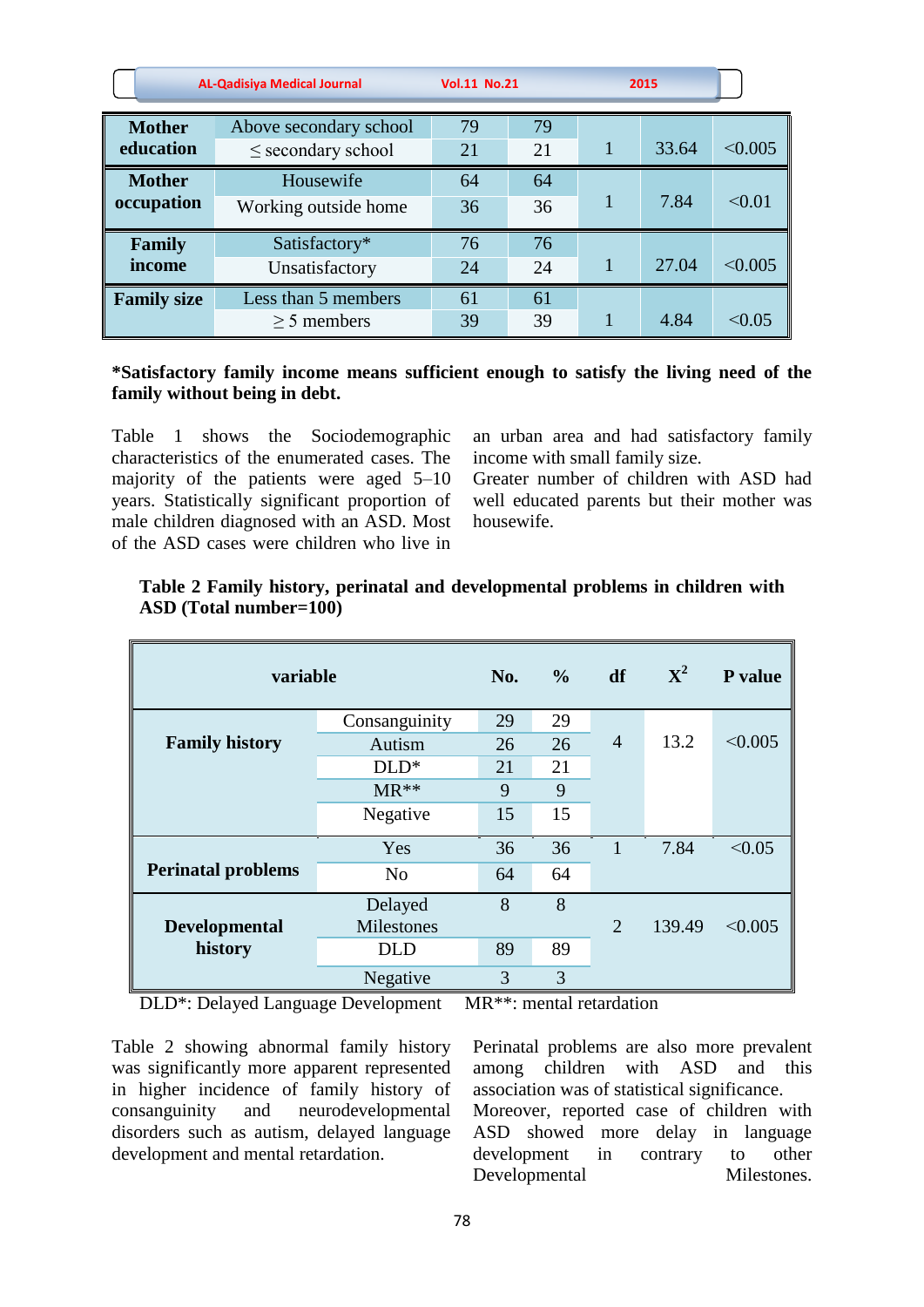| <b>AL-Qadisiya Medical Journal</b> | <b>Vol.11 No.21</b> | 2015 |  |
|------------------------------------|---------------------|------|--|
|                                    |                     |      |  |

| <b>Variable</b>                                             | No.            | $\frac{\partial}{\partial \theta}$ | P value |
|-------------------------------------------------------------|----------------|------------------------------------|---------|
| Comorbid disorder                                           | 59             | 59                                 | $0.01$  |
| <b>Internalizing disorders**</b>                            | 39             | 39                                 | < 0.05  |
| Anxiety disorders                                           | 31             | 31                                 | < 0.005 |
| Separation anxiety disorder                                 | 7              | 7                                  |         |
| Social anxiety disorder                                     | $\overline{2}$ | $\overline{2}$                     |         |
| Specific phobia                                             | 10             | 10                                 | < 0.005 |
| Generalized anxiety disorder<br>$\bullet$                   | 12             | 12                                 |         |
| Obsessive–compulsive disorder                               | 9              | 9                                  |         |
| Panic disorder                                              | $\overline{2}$ | $\overline{2}$                     |         |
| Agoraphobia                                                 |                |                                    |         |
| Post-traumatic stress disorder<br>$\bullet$                 | 0              | $\mathbf{0}$                       |         |
| Anxiety disorder not otherwise specified                    | $\Omega$       | 0                                  |         |
| Mood disorders                                              | 11             | 11                                 |         |
| Major depressive disorder                                   | $\overline{2}$ | $\overline{2}$                     | < 0.005 |
| Dysthymic disorder                                          | 9              | 9                                  |         |
| <b>Externalizing disorders</b> (or disruptive behavior) *** | 20             | 20                                 | < 0.005 |
| Oppositional defiant disorder                               | 19             | 19                                 |         |
| Conduct disorder                                            | 1              |                                    | < 0.005 |
| Attention deficit hyperactivity disorder                    | 19             | 19                                 |         |

**Table 3 Frequency of comorbid psychiatric disorders in children with ASD (Total number= 100)**

\*Participants met KID-SCID criteria for at least one comorbid disorder

\*\* Participants met KID-SCID criteria for at least one anxiety disorder and/or mood disorder \*\*\* Participants met KID-SCID criteria for ODD and/or CD

Table 3 showing that this study confirms the frequent co-occurrence of ASD with other psychiatric disorders. Fifty-nine percent of the children in our study had at least one DSM-IV Axis I psychiatric disorder in addition to ASD which considered statistically highly significant p value ˂0.01 which constitute of Internalizing disorders (39%) and Externalizing disorders(or disruptive behavior) (20%).

Regarding Internalizing disorders greater percentage of children with ASD stated **Discussion:**

 The present study examined psychiatric comorbidity in children with ASD. Autism is commonly reported in literature to have higher incidence in males than females. Fernell and colleagues reported

anxiety disorders (31%), of which Generalized anxiety disorder mostly significant rather than other types of anxiety disorders.

Additionally significant percentage of children with ASD reported co-occurrence of two types of Externalizing disorders which are Oppositional defiant disorder (19%) and Attention deficit hyperactivity disorder (19%).

a ratio of  $5.5:1$  in Sweden<sup>(16)</sup>. Others reported sex ratio of 3:1  $(17)$  In the current study, the male to female ratio among the whole sample was 4:1 which was similar to the male to female ratio in Tripoli ,Libya study<sup>(18)</sup> but is higher than that reported in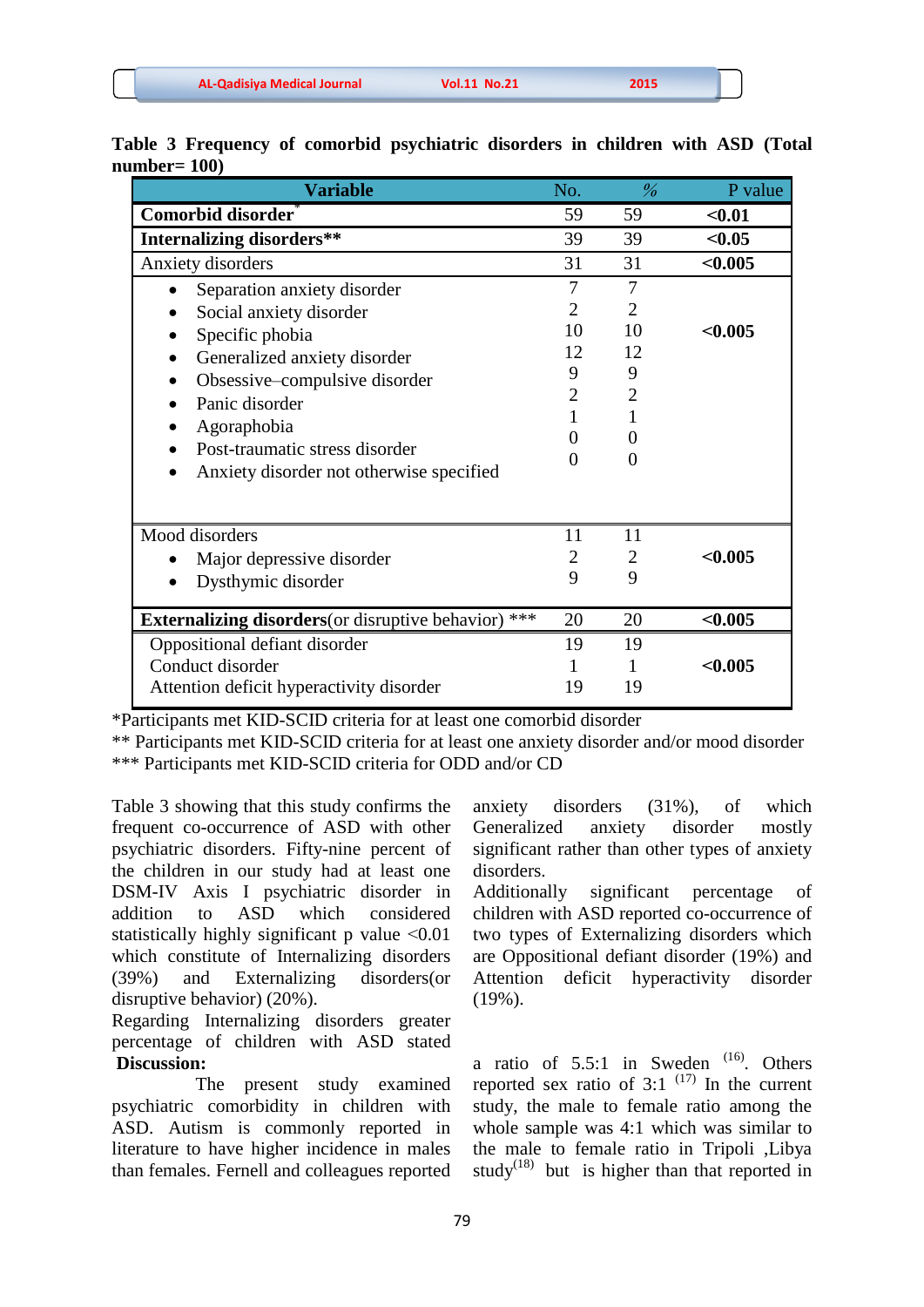other studies as the study on a sample of patients from Egypt, Saudi Arabia and Jordan in which the number of boys was 37 and the girls  $23^{(19)}$ . These results should be taken with caution as the sample in the current study is not a community representative sample neither with respect to sample size nor methodology of recruiting patients, thus cannot be granted high value for discussing sex ratio. It might only indicate that families of patients are nearly equally concerned with affected male and female offspring and not essentially with males.

Few researchers have attempted a comparative approach or explicitly addressed socio-demographic risk factors in ASD. Early descriptive studies conducted among individuals with autism found a preponderance of parents from high social class backgrounds, as defined by their occupation, education, or intellect level <sup>(20)</sup>. Recent investigations have not observed any association between higher social class and autism<sup>(21)</sup>. ASD has a clearly established neurodevelopmental etiology, various psychosocial adversities such as socioeconomic deprivation may increase the risk for associated behavior problems, and these factors have a cumulative effect  $(22)$ .

Most of affected children were from urban areas comprises 84% of total sample which is in accordance to study in Cairo  $(23)$ probably because they had a better access to the psychiatry facilities. In a survey examining patterns of service use among families with at least one ASD member in Cairo found that families in urban districts were more likely to avail off residential schools, special needs resources and medical/health care, whether in addition to, or in lieu of, household care for their autistic family members<sup> $(23)$ </sup>.

The current study showed that housewives tended to more frequently report that their children displayed more autistic symptoms compared to the working mothers. It has been shown that children with ASD whose mothers were working might have

more financial resources, better understanding about ASD and access to therapeutic interventions and enrolment in regular or special education schools in Egypt (23) .

The higher paternal and maternal education and higher employment among parents of autistic children in the current study may explain higher concern among the parents and thus consultation for early treatment interventions. Moreover, earlier intervention may reflect easier access to services.

Abnormal family history was significantly more apparent, represented in higher incidence of family history of consanguinity and neurodevelopmental disorders such as autism, delayed language development and mental retardation (table 2). In a similar Saudi study, Al-Salehi and colleagues reported 14 autistic subjects  $(28.57%)$  with a history of consanguinity  $(24)$ . There is a well-established constant observation between higher prevalence of all genetically transmitted disorders and consanguineous marriages<sup>(25).</sup>

Perinatal problems are also more prevalent among children with ASD and this association was of statistical significance (p value  $\leq 0.05$ ) which is in accordance with Juneja and colleague's study which reported 27.5% had significant perinatal events<sup> $(26)$ .</sup>

Moreover, children with ASD showed more delayed language development (table 2) which is in accordance with Tang and colleagues who found that the most common reason for referral was language delay (39%)<sup>(27).</sup>

The current research showed that children with ASD comorbidity rate are 59% which was statistically highly significant *p value* ˂0.01.

The present findings suggest that children with ASD are likely to develop comorbid psychiatric disorders, although specific comorbid disorders may be more present than the other. This result is somewhat lower compared to the rates found in comparable studies (63.3–96.4 %)  $(2,5)$ . A first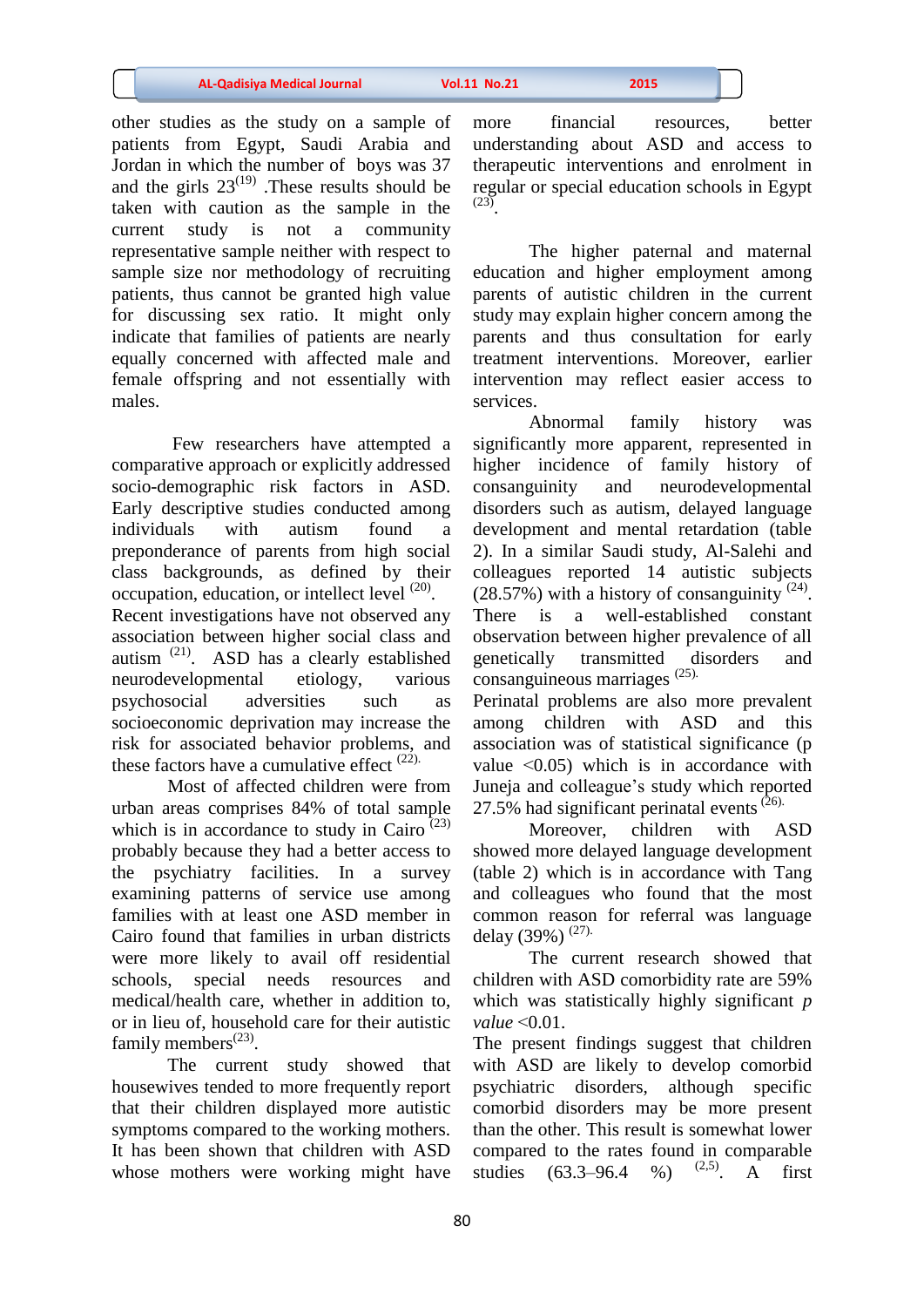explanation for the relatively low rate we found is that we included only internalizing and externalizing disorders, excluding disorders such as enuresis, encopresis, chronic tic disorder, Tourette's syndrome, and schizophrenia, which were included in several previous studies. A second explanation for the relatively low percentage of comorbidity might be related to the center to which the children of our sample were enrolled. This was a general outpatient psychiatric clinic, not particularly specialized in ASD. As such, children with a large heterogeneity in psychiatric problems were referred, and possibly the more severe or complex cases (with higher comorbidity) were referred to more specialized centers. A third explanation for the relatively low comorbidity rate is that in most other studies different standardized interviews were used (e.g. the Diagnostic Interview Schedule for Children [DISC-IV] in the study of De Bruin et al.  $2007$ <sup>(28)</sup>. The KID-SCID, similar to the DSM-IV, includes a criterion that the symptoms of ADHD, separation anxiety disorder, social anxiety disorder and generalized anxiety disorder may not be explained by the presence of an ASD. This criterion may have lowered the comorbidity rates of those disorders in the current study. Nonetheless, the percentage of comorbidity in children with ASD found in the current study (59%) is still much higher compared to the rates  $(9.5-14.5 \%)$  commonly found in typically developing children  $(29)$ .

In the present study it was found that children with ASD exhibit more anxiety disorders comprise 31% of the total sample which was statistically highly significant *p value ˂0.005*. This may partly be due to overlap between the core symptoms of ASD and symptoms of anxiety, particular in the case of obsessive–compulsive disorder and social anxiety disorder  $(\hat{8}, 11)$ .

Nevertheless, our finding that children with ASD would have more anxiety disorders is in agreement with the study of Gadow et al.  $(30)$  which found children with ASD to have more anxiety symptoms

compared to children with ADHD. In addition, anxiety symptoms are usually not the core deficits in children with ASD, however, they respond favorably to treatment and extensive protocols for pharmacotherapy, and behavioral therapy for these additional anxiety symptoms in ASD is available  $(31)$ .

The anxiety experienced by a child diagnosed with an ASD is frequently associated with the need for rigidity in schedules, fear of change, or in response to the child's own awareness of social expectations and becomes more pronounced with age  $(32)$ .

Generalized anxiety disorder was diagnosed in 12% of our sample, which corresponds to the 13.4% observed in a previous study  $(5)$ . Seven percent of our sample was diagnosed with separation anxiety disorder, a rate which is consistent with previous studies of Leyfer et al.  $(2006)$ <sup> $(2)$ </sup> on individuals with ASD but lower than a study done by Muris et al.  $1998^{(33)}$ .

Furthermore, recent empirical studies have shown that these anxiety symptoms can be reduced independently from ASD symptoms with cognitive-behavior therapy (CBT), and CBT is now considered the best practice when targeting anxiety symptoms in this population  $^{(33)}$ .

In the current sample, 9% of the children with autism met DSMIV criteria for OCD. We adapted DSM-IV subjective criteria for developmentally disabled children by making the diagnosis of OCD based on signs and symptoms that could be observed by others. Only a small minority of the children would have met OCD criteria had we not allowed subjective mental experiences to be inferred from observations made by parents. The rate of OCD in individuals with autism reported by other investigators has varied from 1.5% to 81% (33, 35).

The wide variation is likely due to the different assessment methods and criteria used, including criteria for impairment.

In contrast, we did not find higher levels of mood disorders in children with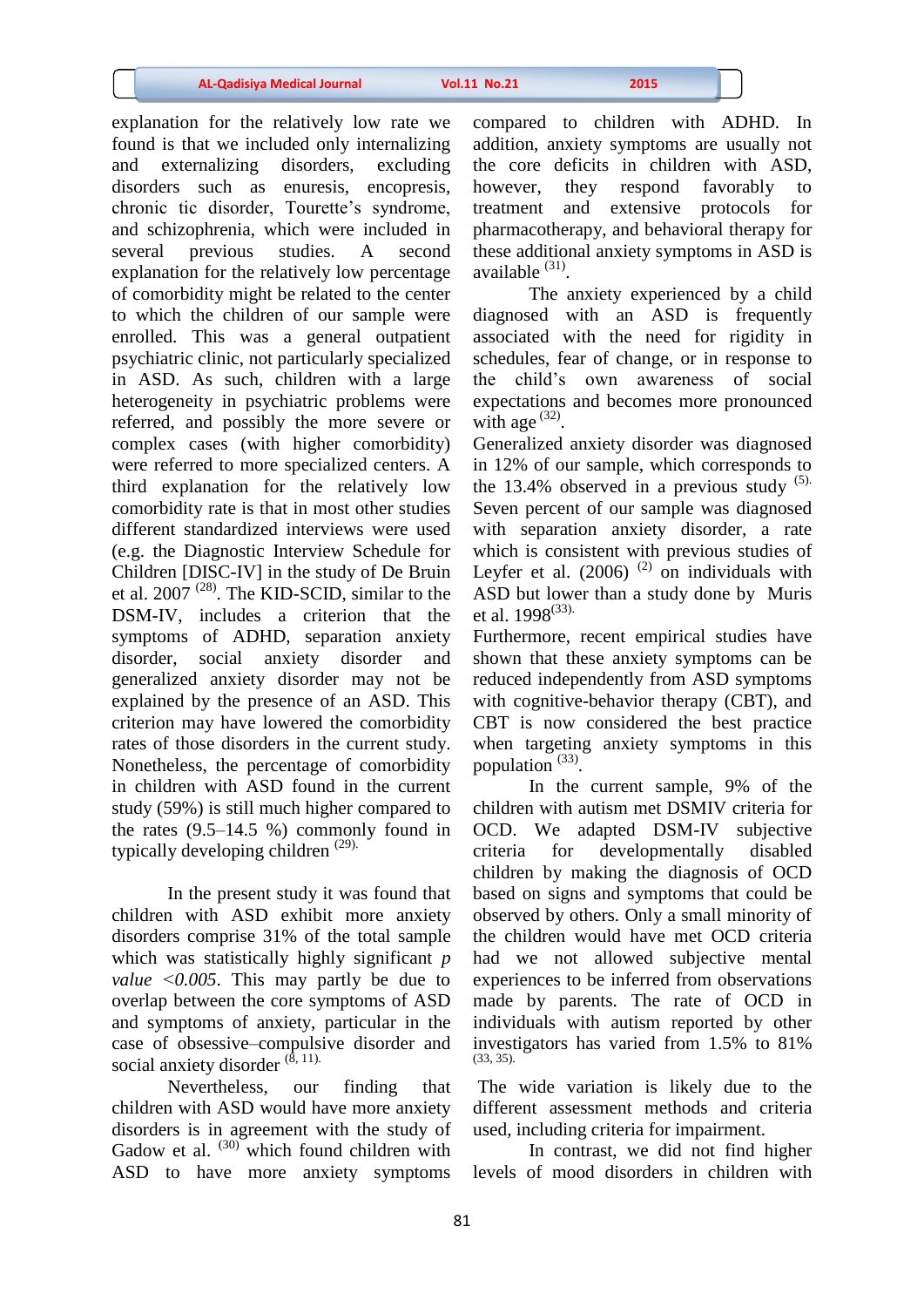| <b>AL-Qadisiya Medical Journal</b> | <b>Vol.11 No.21</b> | 2015 |
|------------------------------------|---------------------|------|
|                                    |                     |      |

ASD. Note also that in Gadow et al.  $(2009)^{(30)}$  symptoms instead of disorders were assessed, which may explain the disagreement. Important to add here is that our study sample consisted of school-aged children. From previous studies of Ghaziuddin et al.  $(2002)^{(36)}$  that showed the prevalence of depression in ASD may increase with age. From the adolescent phase, and even more so for (young) adults, depression (i.e. a mood disorder) is the most common comorbid disorder in people with ASD  $(35)$ . It is therefore likely that our findings regarding comorbidity are not representative for the different stages of a life with ASD.

Of note, we also found that children with ASD and a comorbid diagnosis of ADHD  $(n = 19)$  were significantly more likely to have ODD/CD (but not internalizing disorders) compared to those children with ASD without a comorbid ADHD-diagnosis  $(n = 81)$ .

It is thus important to be aware of these comorbid symptoms, because not only are they treatable (whereas the core ASD symptoms are not), not treating them may lead to extra impairments in daily life skills such as completing school work or engaging in social situations. In addition, it is commonly found that children with ASD have higher levels of anxiety compared to typically developing children  $(37)$ .

The child's disability tended to produce feelings of shame and guilt among Arab societies  $(38)$ . Parental perceptions about the causes of disability have a tremendous impact on parents' behaviors in terms of seeking help or intervention for their children or the kind of help they look for, and their support of the treatment process.

## **Conclusions**

This study confirms the frequent cooccurrence of autism with other psychiatric disorders, so it is important for clinicians to always be aware of, and screen for, comorbidity, and to consider treatment for these comorbid disorders. In addition, it is important to do more researches and to

increase public awareness and integrated services for the problem of autism. Moreover, making autism care and support available, affordable and reliable should be a major health concern. It is very important therefore that all pediatricians and primary health care providers consider autism when dealing with children presenting with speech and language delay.

## **Referances**

- 1. American Psychiatric Association. (2000). Diagnostic and statistical manual of mental disorders (DSM-IV-TR). Washington, DC: American Psychiatric Association.
- 2. Leyfer, O. T., Folstein, S. E., Bacalman, S., Davis, N. O., Dinh, E., Morgan, J., et al. (2006). Comorbid psychiatric disorders in children with autism: Interview development and rates of disorders. Journal of Autism and Developmental Disorders, 36,849–861.
- 3. Bailey, A., LeCouteur, A., Gottesman, I., Bolton, P., Simonoff, E., Yuzda, E., et al. (1995). Autism as a strongly genetic disorder: Evidence from a British twin study. *Psychological Medicine, 25*(1), 67-77.
- 4. Kabot, S., Masi, W., & Segal, M. (2003). Advances in the diagnosis and treatment of autism spectrum disorders. *Professional Psychology: Research and Practice*, *34*(1), 26-33.
- 5. Simonoff, E., Pickles, A., Charman, T., Chandler, S., Loucas, T., Baird, G. (2008). Psychiatric disorders in children with autism spectrum disorders: prevalence, comorbidity, and associated factors in a population-derived sample. *Journal of the American Academy of Child and Adolescent Psychiatry*, 2008 47(8), 921–929.
- 6. Rosenberg, R., Kaufmann, W., Law, J., & Law, P. (2011). Parent Report of Community Psychiatric Comorbid Diagnoses in Autism Spectrum Disorders. *Autism Research and Treatment*, Article ID 405849. [Online]. Available:

http://www.hindawi.com/journals/aurt/2011/4058 49. [April 2013].

- 7. Moseley, D S., Tonge, B.J., Brereton, A.V., & Einfeld, S.L. (2011). Psychiatric comorbidity in adolescents and young adults with autism. *Journal of Mental Health Research in Intellectual Disabilities*, 4(4), 229.
- 8. Wood, J. J., & Gadow, K. D. (2010). Exploring the nature and function of anxiety in youth with autism spectrum disorders.Clinical Psychology: Research and Practice, 17, 281–292.
- 9. Matson, J. L., & Nebel-Schwalm, M. S. (2007). Comorbid psychopathology with autism spectrum disorder in children: An overview. Research in Developmental Disabilities, 28, 341–352.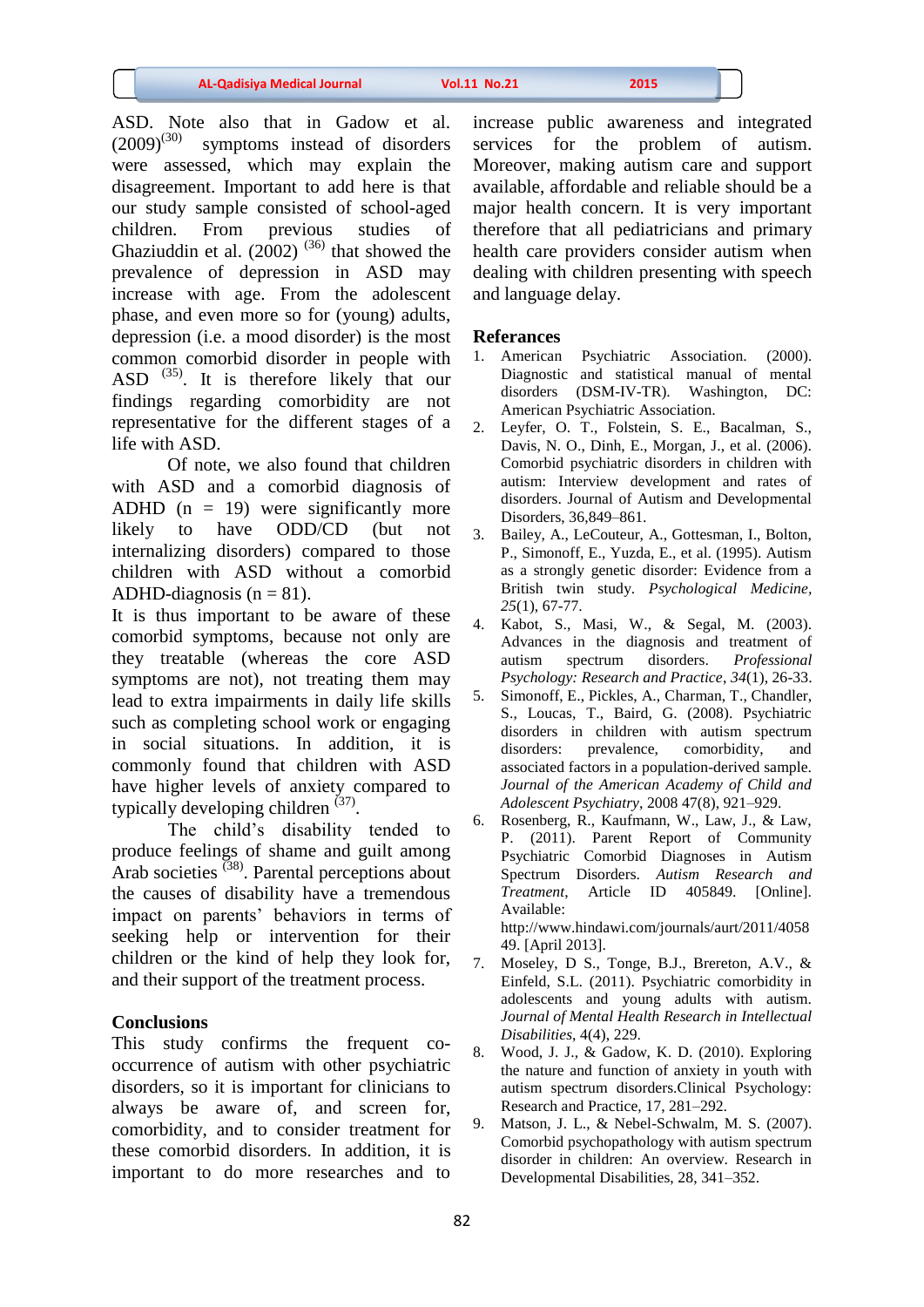- 10. Lord, C., Rutter, M., & Le Couteur, A. (1994). Autism diagnostic interview—revised: A revised version of a diagnostic interview for caregivers of individuals with possible pervasive developmental disorders. Journal of Autism and Developmental Disorders, 24, 659–685.
- 11. Van Steensel, F. J. A., Bo¨gels, S. M., & de Bruin, E. I. Moving from DSM-IV to DSM-V: A 25% drop in the classification of autism spectrum disorder? (submitted).
- 12. Hien, D., Matzner, F. J., First, M. B., Spitzer, R. L., Gibbon, M., & Williams, J. B. W. (1994). Structured clinical interview for DSM-IV-child edition (Version 1.0). New York: Columbia University.
- 13. Lobbestael, J., Leurgans, M., & Arntz, A. (2011). Inter-rater reliability of the structured clinical interview for DSM-IV axis I disorders (SCID I) and axis II disorders (SCID II). Clinical Psychology and Psychotherapy, 18, 75–79.
- 14. Matzner, F., Silva, R., Silvan, M., Chowdhury, M., & Nastasi, L. (1997). ''Preliminary test-retest reliability of the KID-SCID''. Paper presented at the scientific proceedings of the American Academy of Child and Adolescent Psychiatric Association, 150th Annual Meeting. Washington, DC.
- 15. Trimbremont, B., Braet, C., & Dreessen, L. (2004). Assessing depression in youth: Relation between the children's depression inventory and a structured interview. Journal of Clinical Child and Adolescent Psychology, 33, 149–157.
- 16. Fernell E, Hedvall A, Norrelgen F, Eriksson M, Höglund-Carlsson L, Barnevik- Olsson M, Svensson L, Holm A, Westerlund J, Gillberg C: Developmental profiles in preschool children with autism spectrum disorders referred for intervention. Res Dev Disabil 2010, 31(3):790- 95.
- 17. Tang KM, Chen TY, Lau VW, Wu MM: Clinical profile of young children with mental retardation and developmental delay in Hong Kong. Hong Kong Med J 2008, 14(2):97-102.
- 18. Zeglam AM, Maouna AJ. Prevalence of autistic spectrum disorders in Tripoli, Libya: the need for more research and planned services East Mediterr Health J. 2012;18 (2), 184-188.
- 19. Amr M, Raddad D, El-Mehesh F, Mahmoud E, El-Gilany A: Sex differences in Arab children with Autism spectrum disorders. Journal of Research in autism spectrum disorders 2011, 5(4):1343-1350.
- 20. Lotter Victor. Epidemiology of autistic conditions in young children: Some characteristics of the parents and children. Social Psychiatry. 1966; 1:124137.
- 21. Gillberg C, Steffenburg S, Schaumann H. Is autism more common now than ten years ago? Br J Psychiatry. 1991 Mar;158:403-9.
- 22. Dealay, T. C. (2002). The need for crosssectional research on the prevasive developmental disorders. Transcultural Psychiatry, 39(4), 531–550.
- 23. Mendoza L Roger. The Economics of Autism in Egypt. American J Econ Bus Admin. 2010; 2:12- 19
- 24. Al-Salehi SM, Al-Hifthy EH, Ghaziuddin M: Autism in Saudi Arabia: presentation, clinical correlates and comorbidity. Transcult Psychiatry 2009, 46(2):340-7.
- 25. El Mouzan MI, Al Salloum AA, Al Herbish AS, Qurachi MM, Al Omar AA: Consanguinity and major genetic disorders in Saudi children: a community-based cross-sectional study. Ann Saudi Med 2008, 28(3):169-73.
- 26. Juneja M, Mukherjee SB, Sharma S: A Descriptive Hospital Based Study of Children with Autism. Indian pediatrics 2005, 42(17).
- 27. Tang KM, Chen TY, Lau VW, Wu MM: Clinical profile of young children with mental retardation and developmental delay in Hong Kong. Hong Kong Med J 2008, 14(2):97-102.
- 28. De Bruin, E. I., Ferdinand, R. F., Meester, S., de Nijs, P. F. A., & Verheij, F. (2007). High rates of psychiatric co-morbidity in PDD-NOS. Journal of Autism and Developmental Disorders, 37, 877– 886.
- 29. Meltzer, H. (2007). Childhood mental disorders in Great Britain: A epidemiological perspective. Child Care in Practice, 13, 316–323.
- 30. Gadow, K. D., DeVincent, C. J., & Schneider, J. (2009). Comparative study of children with ADHD only, autism spectrum 374 J Child Fam Stud (2013) 22:368–376 disorder? ADHD, and chronic multiple tic disorder? ADHD. Journal of Attention Disorders, 12, 474–485.
- 31. Posey, D. J., & McDougle, C. J. (2000). The pharmacotherapy of target symptoms associated with autistic disorder and other pervasive developmental disorders. Harvard Review of Psychiatry, 8, 45–63.
- 32. Gillott A, Furniss F, Walter A. Anxiety in high functioning children with autism. Autism. 2001;5(3):277–286
- 33. Muris, P., Steerneman, P., Merckelbach, H., Holdrinet, I., & Meesters, C. (1998). Comorbid anxiety symptoms in children with pervasive developmental disorders. J Anxiety Disorders, 12, 387–393.
- 34. White SW, Oswald D, Ollendick T, Scahill L. Anxiety in children and adolescents with autism spectrum disorders. Clinical Psychology Review. 2009b;29(3):216–229.
- 35. Ghaziuddin, M., Tsai, L., & Ghaziuddin, N. (1992). Comorbidity of autistic disorder in children and adolescents. European Child & Adolescent Psychiatry, 1, 209–213.
- 36. Ghaziuddin, M., Ghaziuddin, N., & Greden, J. (2002). Depression in persons with autism: